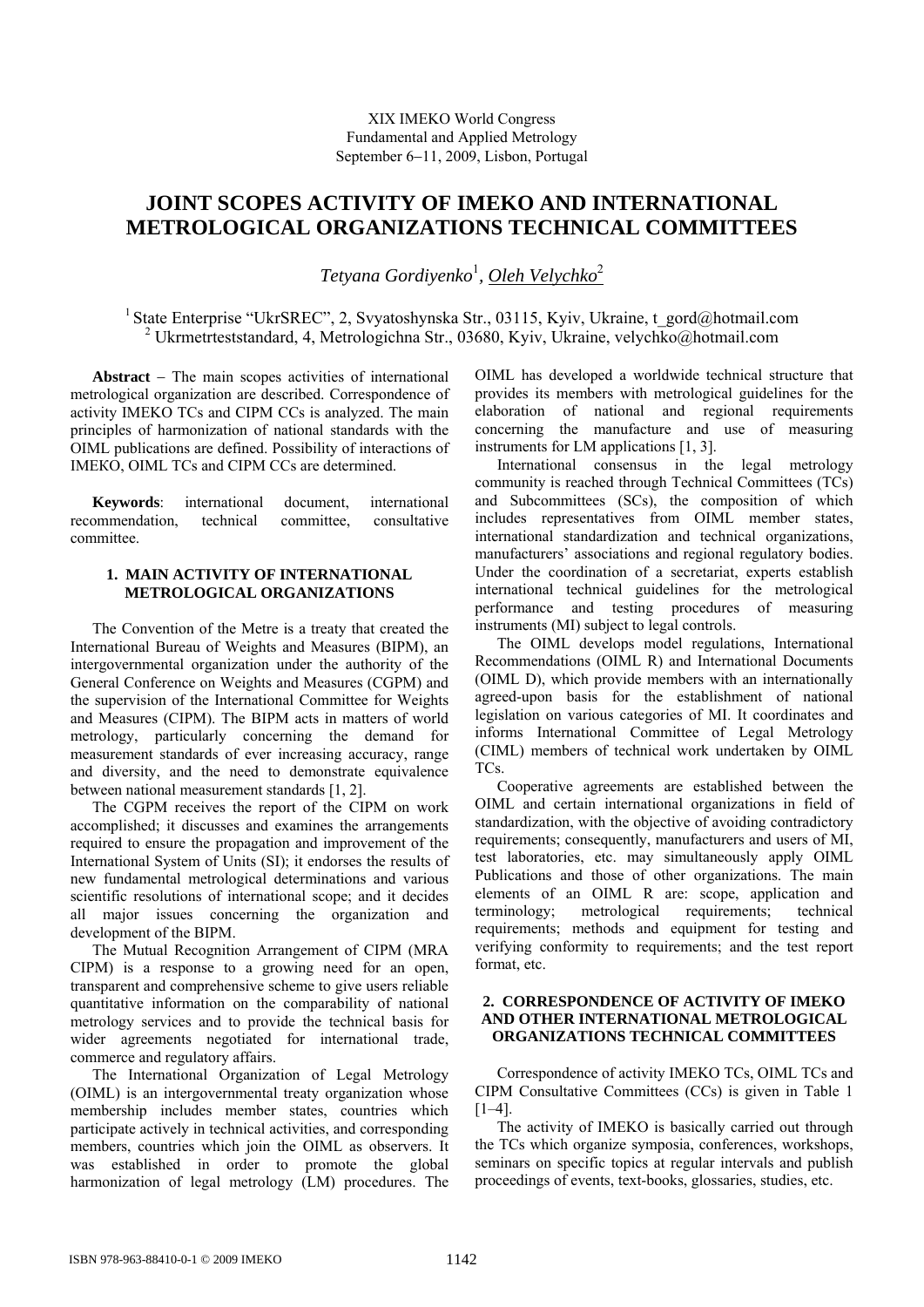| <b>IMEKO TCs</b>                                                                    | <b>OIML TCs</b>                                                              | <b>CIPM CCs</b>                                      |
|-------------------------------------------------------------------------------------|------------------------------------------------------------------------------|------------------------------------------------------|
| TC 6 Vocabulary Committee                                                           | TC 1 Terminology                                                             |                                                      |
| TC 8 Traceability in Metrology                                                      | TC 2 Units of measurement                                                    | <b>CCU Units</b>                                     |
|                                                                                     | TC 4 Measurement standards and calibration<br>and verification devices       |                                                      |
| TC 11 Metrological Infrastructures                                                  | TC 3 Metrological control                                                    |                                                      |
| TC 14 Measurement of Geometrical Quantities                                         | TC 7 Measuring instruments for length and<br>associated quantities           | CCL Length<br>CCTF Time and Frequency                |
| TC 9 Flow Measurement                                                               | TC 8 Measurement of quantities of fluids                                     |                                                      |
| TC 3 Measurement of Force, Mass and Torque<br>TC 16 Pressure and Vacuum Measurement | TC 9 Instruments for measuring mass and<br>density                           | CCM Mass and Related Quantities                      |
|                                                                                     | TC 10 Instruments for measuring pressure,<br>force and associated quantities |                                                      |
| TC 12 Temperature and Thermal<br>Measurements                                       | TC 11 Instruments for measuring temperature<br>and associated quantities     | <b>CCT</b> Thermometry                               |
| TC 4 Measurement of Electrical Quantities                                           | TC 12 Instruments for measuring electrical<br>quantities                     | <b>CCEM Electricity and Magnetism</b>                |
| TC 22 Vibration Measurement                                                         | TC 13 Measuring instruments for acoustics and<br>vibration                   | <b>CCAUV</b> Acoustics, Ultrasound<br>and Vibration  |
| TC 2 Photonics                                                                      | TC 14 Measuring instruments for used for optics                              | <b>CCPR Photometry and Radiometry</b>                |
| TC 24 Chemical Measurements                                                         | TC 17 Instruments for physical-chemical<br>measurements                      | CCQM Amount of Substance -<br>Metrology in Chemistry |
| TC 13 Measurements in Biology and Medicine                                          | TC 18 Medical measuring instruments                                          |                                                      |
| TC 19 Environmental Measurements                                                    | TC 16 Instruments for measuring pollutants                                   |                                                      |
| TC 21 Mathematical Tools for Measurements                                           | TC 5 Electronic instruments and software                                     |                                                      |
|                                                                                     | TC 6 Prepackaged products                                                    |                                                      |
|                                                                                     | TC 15 Measuring instruments for ionizing<br>radiations                       | <b>CCRI</b> Ionizing Radiation                       |

Table 1. Correspondence of activity of IMEKO, OIML TCs and CIPM CCs

IMEKO has friendly working contacts with OIML, BIPM and regional metrological organizations [4, 5]:

• APMP (Asia-Pasific Metrology Programme) [6];

• COOMET (Euro-Asia cooperation of national metrological institutions) [7];

• EURAMET (European Association of National Metrology Institutes,) [8];

• SIM (Inter-American Metrology System) [9];

• AFRIMETS (An Intra-Africa System For Metrology) [10].

Correspondence of activity CIPM CCs and TCs of Euro-Asian regional metrological organizations (RMO) is given in Table 2 [6–10]. Practically all CCs have TCs analogues in regional metrological organizations.

The IMEKO TC 1 "Education and Training in Measurement and Instrumentation", TC 5 "Hardness Measurement", TC 7 "Measurement Science", TC 10 "Technical Diagnostics", TC 15 "Experimental Mechanics", TC 17 "Measurement in Robotics", TC 18 "Measurement of Human Functions", TC 20 "Measurement Techniques for the Construction Industry", TC 23 "Metrology in Food and Nutrition" are not analog in OIML TCs as for specific fields.

International consensus in the LM community is reached through TCs and SCs, the composition of which includes representatives from OIML member states, international standardization and technical organizations, manufacturers' associations and regional regulatory bodies. Under the coordination of OIML Secretariat, experts establish international technical guidelines for the metrological performance and testing procedures of MI subject to legal controls.

Draft OIML R and OIML D are developed by TCs or their SCs, which are formed by the OIML member states. The OIML TC 6 "Prepackaged products", OIML TC 15 "Measuring instruments for ionizing radiations" and CIPM CC for "Ionizing Radiation" (CCRI) are not analog in IMEKO TC.

The CIPM has set up a number of CCs, which bring together the world's experts in their specified fields as advisers on scientific and technical matters. Among the tasks of these CCs are the detailed considerations of advances in physics that directly influence metrology, the preparation of recommendations for discussion at the CIPM, the identification, planning and execution of key comparisons of national measurement standards, and the provision of advice to the CIPM on the scientific work in the laboratories of the BIPM. Since the beginning of 2004 the reports of the CCs are only published electronically.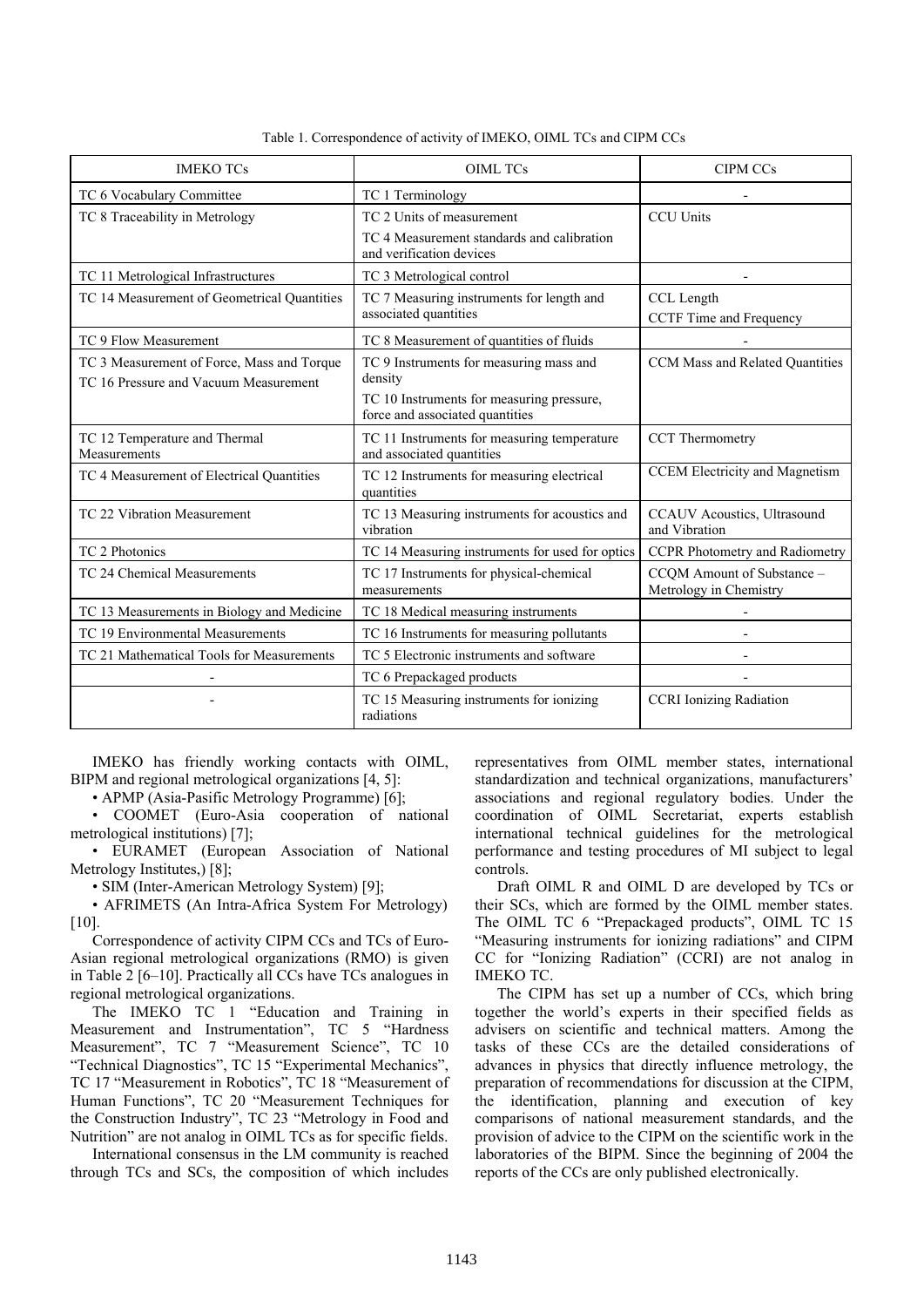| <b>COOMET TCs</b>                                                                 | <b>EURAMET TCs</b>                            | <b>APMP TCs</b>                                            |
|-----------------------------------------------------------------------------------|-----------------------------------------------|------------------------------------------------------------|
| TC 1.1 General Questions<br><b>Concerning Measurements</b><br>(General Metrology) | TC-IM Interdisciplinary<br>Metrology          |                                                            |
| TC 1.5 Length and Angle                                                           | TC-L Length                                   | TCL Length                                                 |
| TC 1.11 Time and Frequency                                                        | TC-TF Time and Frequency                      | <b>TCTF</b> Time and Frequency                             |
| TC 1.6 Mass and Related<br><b>Quantities</b>                                      | TC-CM Mass and Related<br><b>Quantities</b>   | <b>TCM Mass and Related</b><br><b>Quantities</b>           |
| TC 1.10 Thermometry and<br><b>Thermal Physics</b>                                 | TC-T Thermometry                              | <b>TCT</b> Thermometry                                     |
| TC 1.3 Electricity and<br>Magnetism                                               | TC-EM Electricity and<br>Magnetism            | <b>TCEM Electricity and</b><br>Magnetism                   |
| TC 1.2 Acoustics, Ultrasound<br>and Vibration                                     | TC-AUV Acoustics, Ultrasound<br>and Vibration | <b>TCAUV</b> Acoustics,<br><b>Ultrasound and Vibration</b> |
| TC 1.7 Photometry and<br>Radiometry                                               | TC-PR Photometry and<br>Radiometry            | <b>TCPR</b> Photometry and<br>Radiometry                   |
| TC 1.8 Physical Chemistry                                                         | TC-MC Metrology in Chemistry                  | <b>TCQM</b> Amount of Substance                            |
| TC 1.9 Ionising Radiation and<br>Radioactivity                                    | TC-RI Ionizing Radiation                      | <b>TCRI</b> Ionizing Radiation                             |
| TC 1.4 Flow Measurement                                                           | <b>TC-F Flow</b>                              | <b>TCFF Fluid Flow</b>                                     |
|                                                                                   |                                               |                                                            |

Table 2. Correspondence of activity of CIPM CCs and TCs of Euro-Asian regional metrological organizations

The brochure entitled The International System of Units (SI) is the essential reference for all those who wish to use the SI correctly. It contains the official definitions of the base units of the SI, and all the decisions of the CIPM and CGPM related to the SI, its formalism and use. The brochure is periodically updated after detailed discussion by the CC for Units (CCU).

## **3. HARMONIZATION OF NATIONAL STANDARDS WITH OIML PUBLICATIONS**

The principles of technical harmonization in Europe are specified by the decisions of the European Union (EU), but its directives set out only some main conditions, required for the provision of measurements reliability, but technical requirements are based on OIML recommendations. Dominating aim for harmonization in EU is to ensure free trade relations that is why it is important to harmonize procedures of type approval of MI, order of dissemination of the units value from measurement standards to operating MI, and some others reasons. As an essential element of ensuring a quality the international and european standards in the area of systems quality assurance contain requirement for calibration of MI and for referencing all the results of measurements to units, which are reproduced by national measurement standards.

From 1997 Ukraine has become the OIML associate member. Such membership in this organization enables to get regularly the documents, recommendations and other printed matters of OIML and to use them for harmonization of the national standards with international documents and recommendations.

General structure of the OIML Publications in the field of metrology and corresponding harmonization of the national standards of Ukraine (DSTU OIML) is given in Fig. 1 and Table 3 [3, 11, 12].



Fig. 1. General structure of the OIML Publications

As shown in Table 4 the system of international standards, documents and recommendations, national standards in field of metrology includes the following main blocks of standards:

- terminology;
- traceability;
- units of measurements;
- measurement standards of units;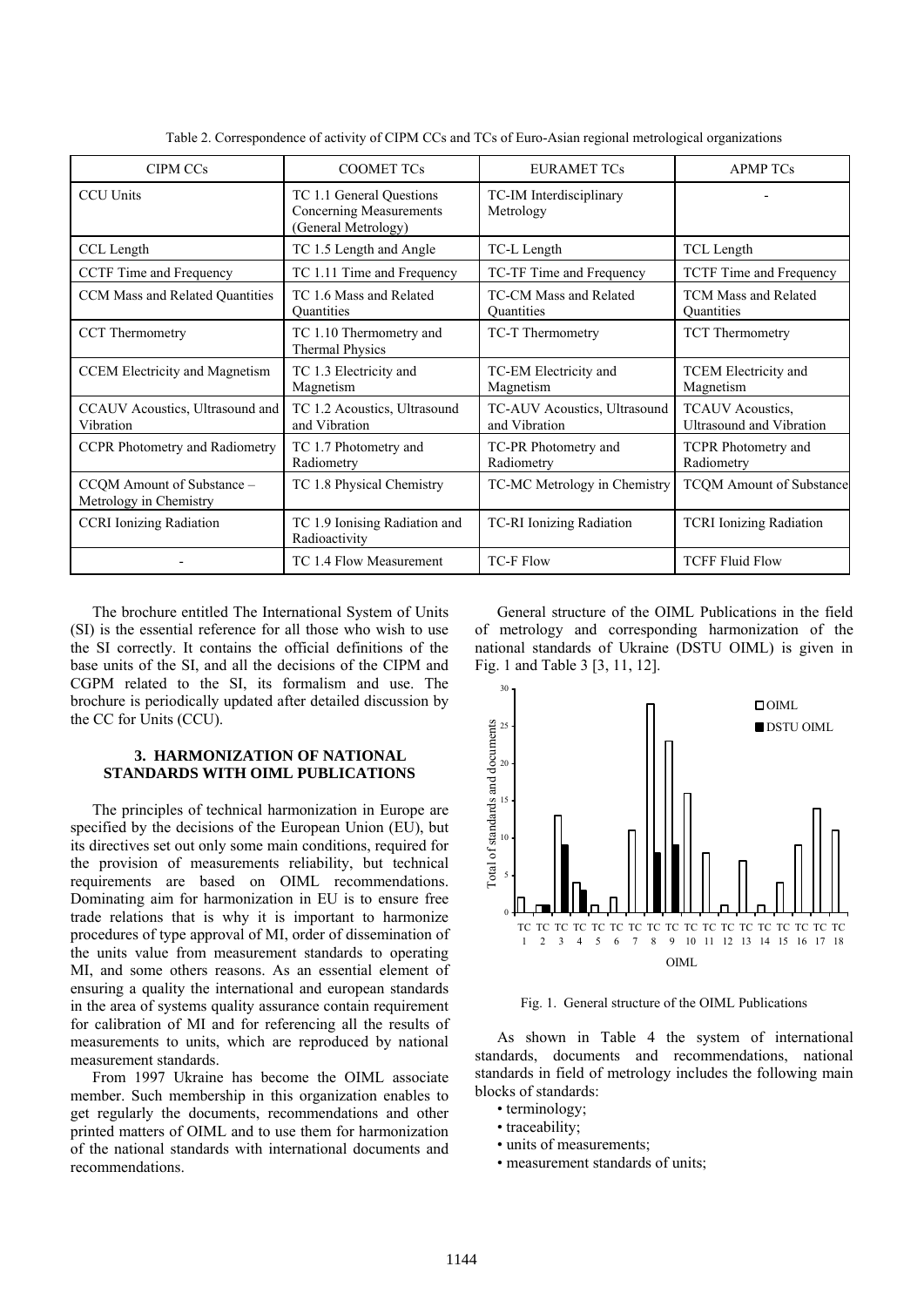- state and local verification schemes;
- general requirements for MI;
- MI metrological characteristics;

• MI tests;

- MI verification and calibration;
- metrological inspection and supervision;
- metrological supervision for prepackaged goods;

• accreditation of measurement and calibration laboratories.

|                     | Table 3. General structure of national standards of Ukraine in |  |  |
|---------------------|----------------------------------------------------------------|--|--|
| fields of metrology |                                                                |  |  |

|                                                                              | <b>Total Publications</b> |                     |
|------------------------------------------------------------------------------|---------------------------|---------------------|
| Name of OIML TCs                                                             | OIML.<br>(D/R/V)          | <b>DSTU</b><br>OIML |
| TC 1 Terminology                                                             | 0/0/2                     |                     |
| TC 2 Units of measurement                                                    | 1/0/0                     | 1                   |
| TC 3 Metrological control                                                    | 11/2/0                    | 9                   |
| TC 4 Measurement standards and<br>calibration and verification devices       | 4/0/0                     | 3                   |
| TC 5 Electronic instruments and software                                     | 1/0/0                     |                     |
| TC 6 Prepackaged products                                                    | 0/2/0                     |                     |
| TC 7 Measuring instruments for length and<br>associated quantities           | 0/11/0                    |                     |
| TC 8 Measurement of quantities of fluids                                     | 4/24/0                    | 8                   |
| TC 9 Instruments for measuring mass and<br>density                           | 1/21/0                    | 9                   |
| TC 10 Instruments for measuring pressure,<br>force and associated quantities | 0/15/1                    |                     |
| TC 11 Instruments for measuring<br>temperature and associated quantities     | 1/7/0                     |                     |
| TC 12 Instruments for measuring electrical<br>quantities                     | 0/1/0                     |                     |
| TC 13 Measuring instruments for acoustics<br>and vibration                   | 0/7/0                     |                     |
| TC 14 Measuring instruments for used for<br>optics                           | 0/1/0                     |                     |
| TC 15 Measuring instruments for ionizing<br>radiations                       | 1/3/0                     |                     |
| TC 16 Instruments for measuring pollutants                                   | 1/8/0                     |                     |
| TC 17 Instruments for physical-chemical<br>measurements                      | 1/13/0                    |                     |
| TC 18 Medical measuring instruments                                          | 0/11/0                    |                     |
| Total:                                                                       | 26/126/3                  | 30                  |

Thus, in Ukraine there are 12 national standards and 10 drafts of standards are harmonized to some extent with 27 OIML dictionaries, documents or recommendations. The main way for harmonization of national standards is a direct introducing of the OIML documents or recommendations (translation on Ukrainian with some national revision or additions, if needed). It is planned to harmonize 6 national standards with OIML recommendations in the near future.

The general analysis of normative base on questions of metrology shows that in Ukraine, in spite of the availability of sufficient complex of basic national standards, still it is

required both the development of new standards and revision of some valid standards.

Taking into consideration the international practice on metrology would allow to draw nearer the metrological system of Ukraine to requirements generally accepted in the world and hereunder it would ensure both the acceptance of the results of measurements, which are carried out in Ukraine, and the results of the industrial product testing all over the world. This would contribute to a rising of competitiveness of Ukrainian enterprises on markets of the world.

| Table 4. System of general international standards, documents, |  |  |  |  |
|----------------------------------------------------------------|--|--|--|--|
| recommendations and national standards of Ukraine in fields of |  |  |  |  |
| metrology                                                      |  |  |  |  |

| Object of standardization                                                                                                 | $OIML$ $(D, R, V)$                                                          | <b>DSTU OIML</b>                                               |  |  |
|---------------------------------------------------------------------------------------------------------------------------|-----------------------------------------------------------------------------|----------------------------------------------------------------|--|--|
| Terminology                                                                                                               | OIML V1<br>OIML V2                                                          |                                                                |  |  |
| Traceability                                                                                                              | OIML <sub>D1</sub><br>OIML D13                                              | <b>DSTU OIML D13</b>                                           |  |  |
| Units of measurement                                                                                                      | OIML <sub>D2</sub>                                                          | DSTU OIML D2*                                                  |  |  |
| Measurement standards                                                                                                     | OIML D8                                                                     | <b>DSTU OIML D8</b>                                            |  |  |
| Verification hierarchy<br>schemes                                                                                         | OIML D5                                                                     | DSTU OIML D5*                                                  |  |  |
| General requirements for<br>MI                                                                                            | OIML D3<br>OIML D11<br>OIML D15<br>OIML R34<br>OIML R99/<br><b>ISO 3930</b> | <b>DSTU OIML D3</b>                                            |  |  |
| Metrological control                                                                                                      | OIML D16<br>OIML D19                                                        | <b>DSTU OIML D16</b><br>DSTU OIML D19                          |  |  |
| Verification and<br>calibration for MI                                                                                    | OIML D12<br>OIML D <sub>20</sub><br>OIML D23<br>OIML R42                    | DSTU OIML D12*<br><b>DSTU OIML D20</b><br><b>DSTU OIML D23</b> |  |  |
| Certified reference<br>materials                                                                                          | OIML D18                                                                    | <b>DSTU OIML D18</b>                                           |  |  |
| Metrological supervision                                                                                                  | OIML D9                                                                     | DSTU OIML D9                                                   |  |  |
| Prepackaged products                                                                                                      | OIML R79<br>OIML R87                                                        |                                                                |  |  |
| Accreditation of<br>calibration labs                                                                                      | ILAC-G24/<br>OIML D10                                                       |                                                                |  |  |
| * Standards under development (included in National Plan of<br>Standardization on 2008-2009 and planed for harmonization) |                                                                             |                                                                |  |  |

#### **4. JOINT OIML AND CIPM ACTIVITY**

On behalf of the BIPM, the OIML and the International Laboratory Accreditation Cooperation (ILAC), we draw your attention to the joint declaration produced by these three bodies. In preparing the declaration, the CIPM recognized that its MRA was complemented by similar Arrangements drawn up by OIML and ILAC. Indeed all three are interlinked and all support the equivalence and acceptability of SI-traceable measurements world-wide. The aim of this international measurement system is to provide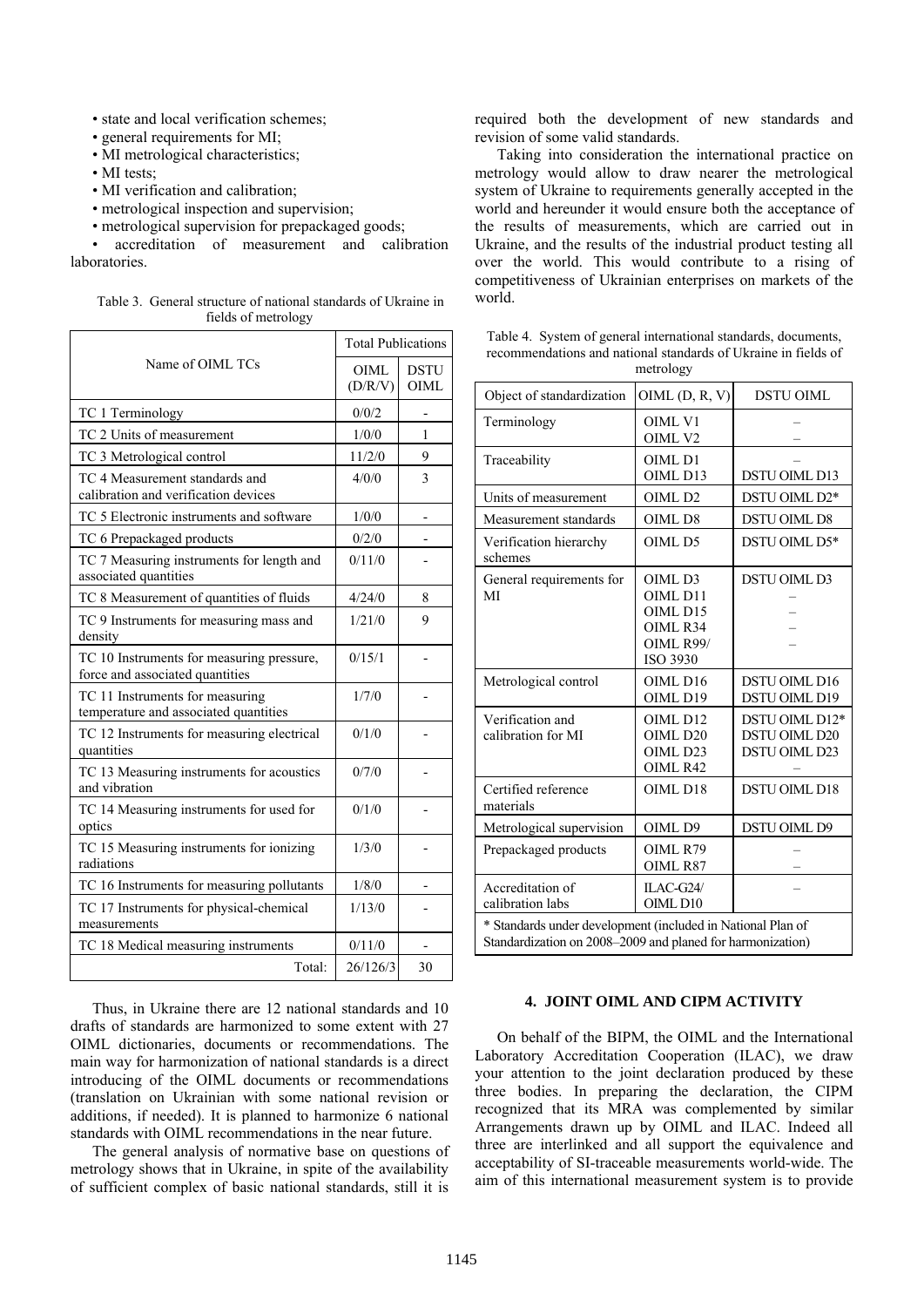users with measurement results which can be accepted everywhere without the need for further measurements.

The BIPM works in close cooperation with several other international bodies concerned with metrology. Relations are also maintained through representation of the bodies on relevant CCs, and through the activities of the BIPM staff on external committees.

The OIML and BIPM participate in the Joint Committee for Guides in Metrology (JCGM), and the Joint Committee on Coordination of Assistance to Developing Countries in Metrology, Accreditation and Standardization (JCDCMAS).

The JCGM has responsibility for the following two important for metrology documents: Guide to the Expression of Uncertainty in Measurement (GUM) [13]; and International Vocabulary of Metrology – Basic and General Concepts and Associated Terms (VIM) [14]. The JCGM-WG1 has recently completed its first Supplement to the GUM. The JCGM-WG2 has recently completed a revised edition of the VIM (VIM-3).

## **5. MODELS OF INTERACTION TECHNICAL COMMITTEES SYSTEMS OF IMEKO AND OTHER ORGANIZATIONS**

The TCs systems of international metrological organization *SIMTC* can be show:

 $S_{\text{IMTC}} \equiv \langle SB_{\text{OMLTC}}$ ,  $SB_{\text{CIPMCC}}$ ,  $SR_{\text{IMEKOTC}}$ ,  $R_{\text{IMTC}}$ ,  $Z_{\text{IMTC}}$ ,  $\Delta T$ ),

 $SB_{OMITC} \subseteq TC_1 \cup TC_2 \cup ... \cup TC_{18}$  $SB_{CPMCC} \subseteq CC_1 \cup CC_2 \cup ... \cup CC_q$ 

 $R_{MTC} \subseteq SB_{OIMITC} \cap SB_{CPMCC} = JCGM$ ,

where:

*SB<sub>OIMLTC</sub>* – OIML TCs subsystems;

*SB<sub>CIPMCC</sub>* – CIPM CCs subsystems;

*RIMTC* – OIML and CIPM subsystem for joint activity;

*SRIMEKOTC* – IMEKO TCs subsystem of external action for OIML TCs and CIPM CCs;

Z<sub>ISTTC</sub> – OIML TCs and CIPM CCs aims of activity;

Δ*T* – OIML TCs and CIPM CCs aims activity period (typically 10–20 years).

The IMEKO TCs systems  $S<sub>IMTC</sub>$  can be show:

$$
S_{IMEKOTC} \equiv \langle SB_{IMEKOTC}, SR_{IMTC}, Z_{IMEKOTC}, \Delta T \rangle,
$$

$$
\mathit{SB}_{\mathit{IMEKOTC}} \subseteq TC_1 \cup TC_2 \cup ... \cup TC_{22},
$$

where:

*SRIMEKOTC* – ІМЕКО TCs subsystem;

 $SR<sub>IMTC</sub>$  – OIML and CIPM subsystem of external action for IMEKO TCs;

*ZIMEKOTC* – IMEKO TCs aims of activity;

Δ*T* – IMEKO TCs aims activity period.

Interaction of subsystems of ІМЕКО, OIML TCs and CIPM CCs is given in Fig. 2.

The TCs systems of RMO *S<sub>RMOTC</sub>* can be show:

 $S_{RMOTC} \equiv \langle SB_{RMO 1TC}, ..., SR_{CIPMCC}, R_{RMO TC}, Z_{RMO TC}, \Delta T \rangle$ 

$$
\mathit{SB}_{\mathit{RMOITC}} \subseteq TC_1 \cup TC_2 \cup \ldots \cup TC_N,
$$

where:

*SBRMOiTC* – RMO*i* TCs subsystems;



Fig. 2. Interaction of subsystems of ІМЕКО, OIML TCs and CIPM CCs

*SRCIPMCC* – CIPM CCs subsystem of external action for RMO*i* TCs;

*ZRMOTC* – RMO*i* TCs aim of activity;

Δ*T* – RMO*i* TCs aim activity period (typically 5 years). Interaction of subsystems of CIPM CCs and RMO TCs is given in Fig. 3.



RMO TCs

## **5. CONCLUSIONS**

Analyses activity of IMEKO and international metrological organization technical or consultative committees has shown commonness interest and aims on different levels of works.